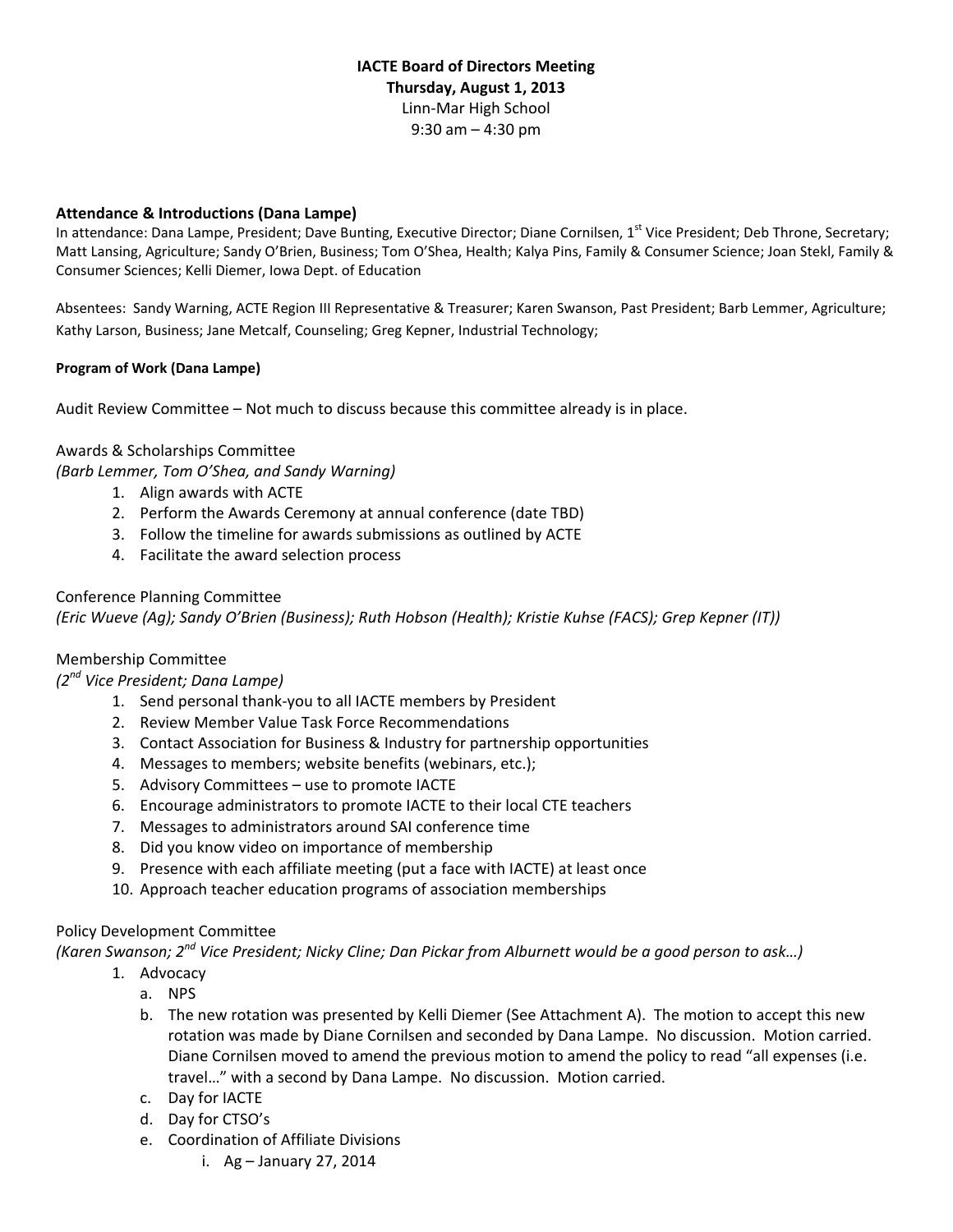- 2. State image
- 3. Facilitate activities
- 4. Mentoring Policy conference call
- 5. Policy Discussion Webinars

## Communications Committee

## *(Dana Lampe; Deb Throne)*

This committee has already been in place. Any items that need to be placed on the website need to be funneled through Deb Throne. She is the connection to ACTE's webmaster who manages our website.

## Nominating Committee

*(Past Presidents)*

1. This committee needs to address filling the vacant members for the  $2^{nd}$  Vice President and Executive Director.

Dana Lampe appointed members to comprise an ad hoc committee that will address the ACTE Quality Association Standards Award. Members that were appointed will now begin work on this work are: Dana Lampe, Dave Bunting, Sandy Warning, Deb Throne, Diane Cornilsen, and Karen Swanson.

## **Next meeting will be in September 12 at 7:00 am via conference call.**

### **4:30 a.m. Adjournment**

A motion to adjourn was made Dana Lampe with a second by Diane Cornilsen. Unanimous vote to adjourn. Motion carried.

*Respectfully submitted Deb Throne, Secretary*